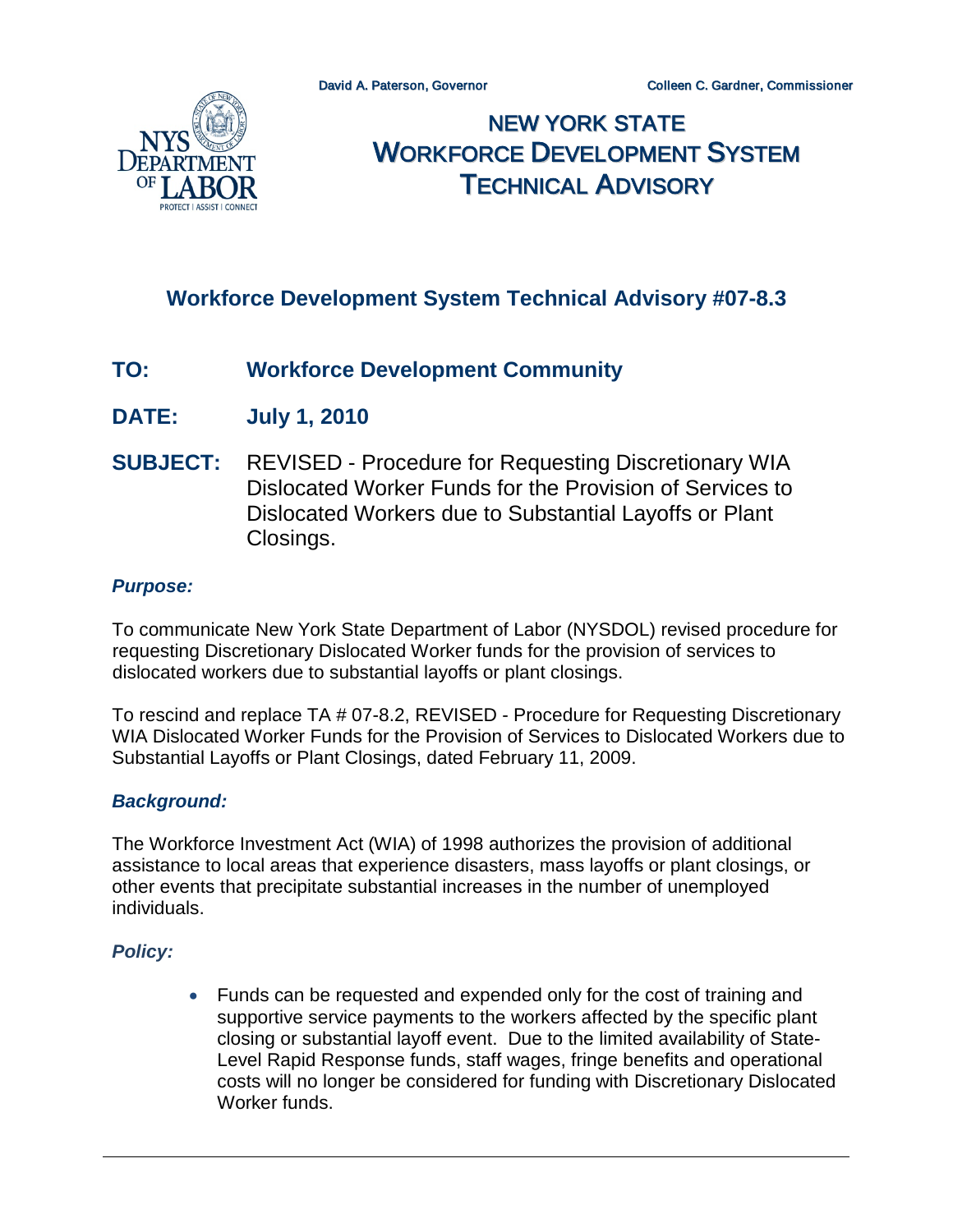- The LWIA must demonstrate that a Trade Adjustment Act (TAA) petition has been filed for the workers affected by the plant closing or substantial layoff.
- A local spending plan must be submitted for NYSDOL review detailing how WIA IB formula funds have been budgeted for the program years included in the request, including but not limited to salaries, fringe, other operating costs, rental cost, contracted services, training opportunities, etc.

# *Action***:**

Local Workforce Investment Areas (LWIAs), on behalf of the Chief Local Elected Official and the Local Workforce Investment Board, may request Discretionary Dislocated Worker funds from NYSDOL to address service provision needs to affected dislocated workers that are the result of plant closings or substantial layoffs. These funds may be requested to address plant closings or substantial layoffs that exceed the resources available through the local area's formula allocations. The grant period is generally up to 12 months. Availability of these funds will become effective July 1, 2010, and will continue dependent upon the availability of State-Level Rapid Response funds.

Please note that if a LWIA receives a distribution of WIA Discretionary Dislocated Worker funds, then these funds are not eligible for any transfer to the Adult program or for use for other eligible dislocated workers.

A TAA petition should be filed in all instances of a plant closing or substantial layoff. Discretionary Dislocated Worker funds may be used for affected workers prior to receipt of the TAA funds, or to pay that portion of the total costs not covered by any TAA funds that may subsequently become available.

## **Definitions:**

**Plant closing** is the permanent shutdown of a single site of employment affecting 25 or more workers.

**Substantial layoff** is the reduction in force which is not the result of a plant closing and which results in an employment loss at a single site of employment during any 30-day period for:

- (a)(i) at least 33% of the full-time employees; and
	- (ii) at least 25 full-time employees; *or*,
- (b) at least 250 full-time employees.

**Full-time Employees** are those that regularly work 20 or more hours per week.

## **Requests for Supplemental Dislocated Worker Funds:**

To receive consideration for State Discretionary Dislocated Worker funds to serve workers dislocated as a result of plant closings or substantial layoffs, a LWIA must submit a Service Plan to their assigned NYSDOL Division of Employment and Workforce Solutions (DEWS) field staff representatives. The plan must demonstrate the need for these funds and include the following elements: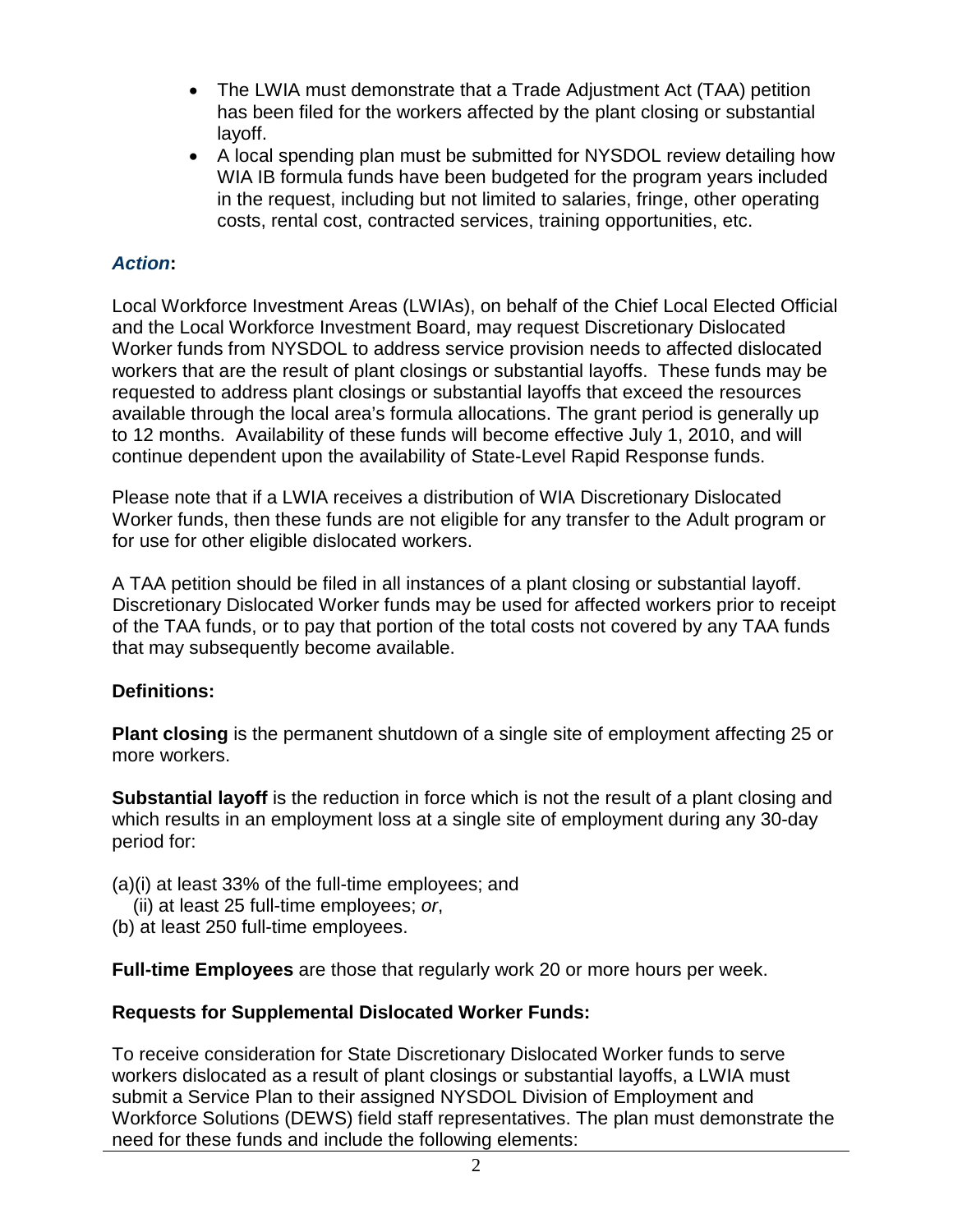- A description of the need, including the specific event that resulted in the plant closing or substantial layoffs. Provide documentation for the event which must include: why available WIA formula fund resources are insufficient to address the need, and current and projected service and expenditure levels for the LWIA's formula Dislocated Worker funds and supplemental Dislocated Worker funds.
- A local spending plan for NYSDOL review detailing how WIA IB formula funds have been budgeted for the program years included in the request, including but not limited to salaries, fringe, other operating costs, rental cost, contracted services, training opportunities, etc.
- A profile of the workers affected by the event, the number of workers to be served, educational and skill levels of the affected workers, the types of services to be provided and proposed outcomes. For the affected workers who may seek services, the profile should identify who and how many will be offered severance packages, transfer opportunities, retirement, etc.
- Demonstration that a Trade Adjustment Act (TAA) petition has been filed for the workers affected by the plant closing or substantial layoff.
- Identification of how services will be coordinated with any available Trade Adjustment Act (TAA) training funds.
- Identification and description of the coordination of other resources and/or funding to assist in serving the affected workers, including the provision of rapid response services to be provided by the public workforce system partners.
- Provision of a proposed quarterly budget and participant plan for enrollments, service levels, program outcomes and accrued expenditures for the requested State Discretionary Dislocated Worker funding in the format provided below. The plan must also include anticipated separation date(s).

## **Planned Budget for the Project:**

Please include a budget narrative for each of the totals below.

**1st Quarter 2nd Quarter 3rd Quarter 4th Quarter**

**Training Costs**

**Participant Support Costs**

**Total Planned Budget for the Project**